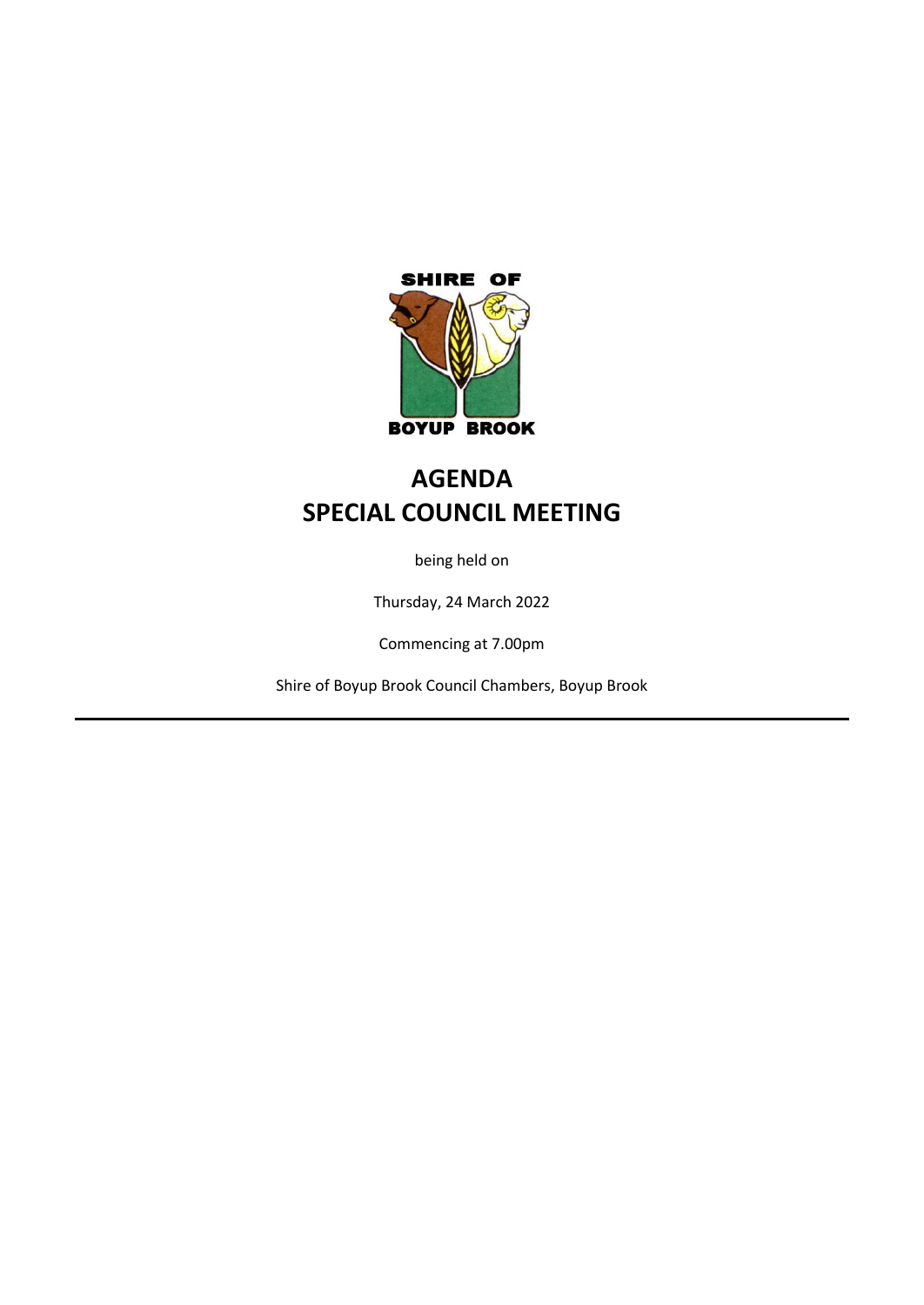# NOTICE OF Special COUNCIL MEETING

To:-

Cr Richard Walker – Shire President Cr Helen C O'Connell – Deputy Shire President Cr Sarah Alexander Cr Steele Alexander Cr Charles Caldwell Cr Philippe Kaltenrieder Cr Darren King Cr Kevin Moir Cr Adrian Price

A Special Council Meeting of the Shire of Boyup Brook will be held on Thursday 24th March 2022 in the Council Chambers, Shire of Boyup Brook, Abel Street, Boyup Brook – commencing at 7.00pm to accept the Annual Compliance Audit Return 2021.

Dale Putland Chief Executive Officer

Date: 18 March 2022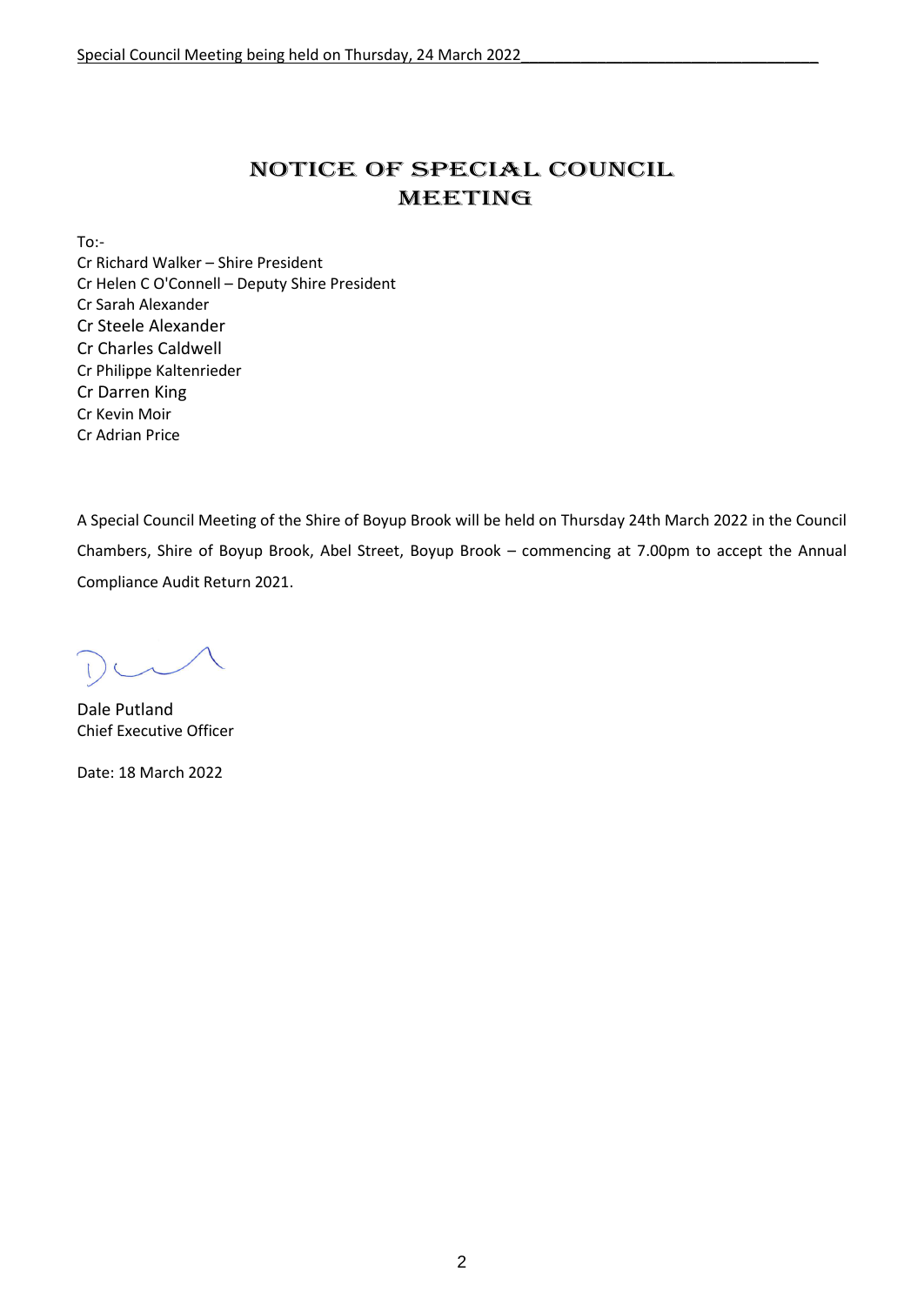# TABLE OF CONTENTS

| 5. |                                                                       |  |
|----|-----------------------------------------------------------------------|--|
|    |                                                                       |  |
|    |                                                                       |  |
| 2. | RECORD OF ATTENDANCE/APOLOGIES/LEAVE OF ABSENSE PREVIOUSLY APPROVED 4 |  |
|    |                                                                       |  |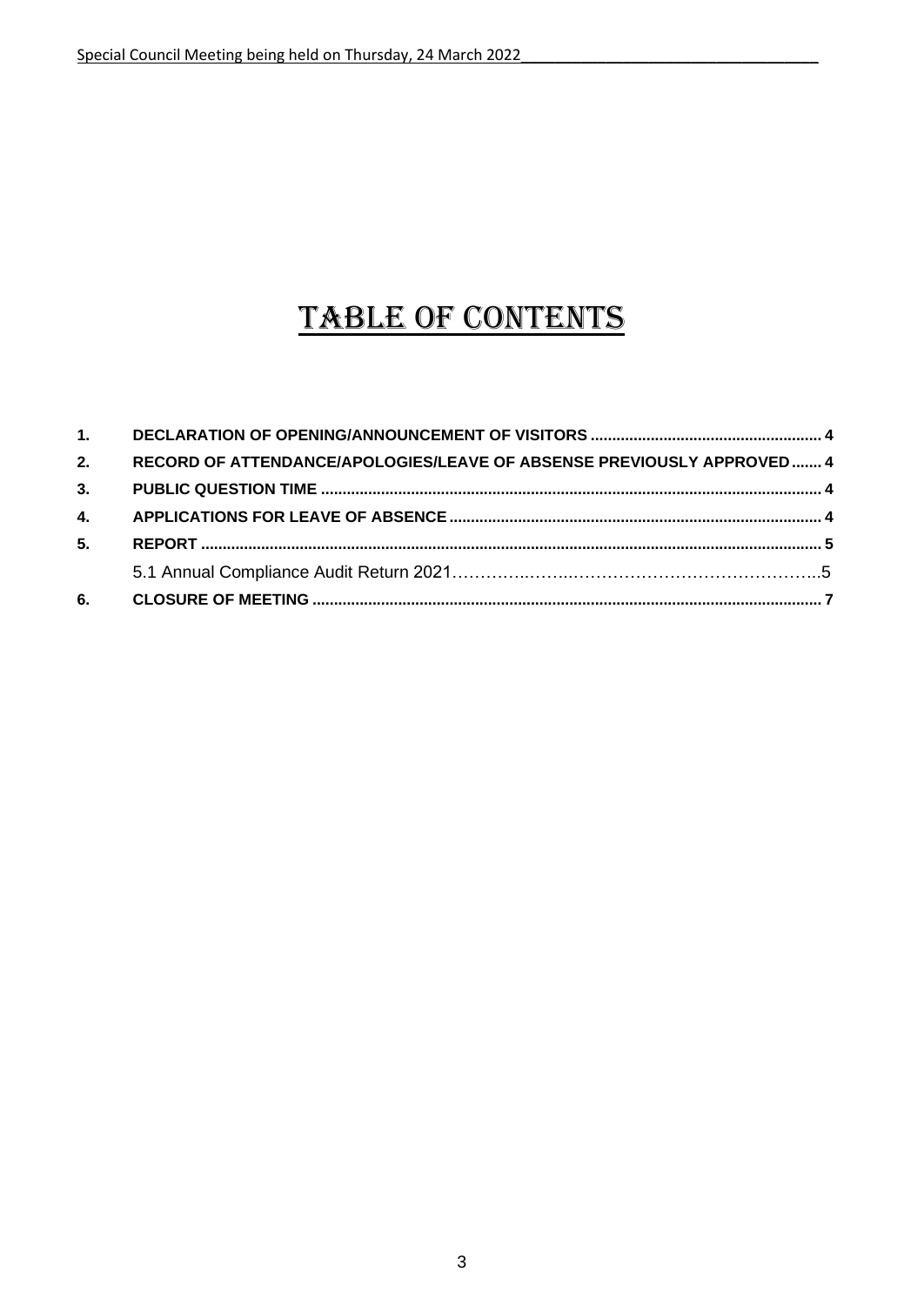# <span id="page-3-0"></span>**1. DECLARATION OF OPENING/ANNOUNCEMENT OF VISITORS**

We acknowledge and pay our respects to the traditional custodians of the land on which we meet and work.

# <span id="page-3-1"></span>**2. RECORD OF ATTENDANCE/APOLOGIES/LEAVE OF ABSENCE PREVIOUSLY APPROVED**

| <b>PRESENT:</b> | Shire President                | <b>Richard F Walker</b> |
|-----------------|--------------------------------|-------------------------|
|                 | Deputy Shire President         | Helen C O'Connell       |
|                 | Councillor                     | Sarah E G Alexander     |
|                 |                                | Steele Alexander        |
|                 |                                | <b>Charles Caldwell</b> |
|                 |                                | Darren E King           |
|                 |                                | Kevin J Moir            |
|                 |                                | Philippe Kaltenrieder   |
|                 |                                | <b>Adrian Price</b>     |
| STAFF:          | <b>Chief Executive Officer</b> | Mr Dale Putland         |
|                 | Manager Works & Services       | Mr Wayne Butler         |
|                 | D/Chief Executive Officer      | Mrs Carolyn Mallett     |
|                 | <b>Finance Manager</b>         | Mr Ben Robinson         |
|                 | <b>Executive Assistant</b>     | Mrs Maria Lane          |

- <span id="page-3-2"></span>**3. PUBLIC QUESTION TIME** Nil
- <span id="page-3-3"></span>**4. APPLICATIONS FOR LEAVE OF ABSENCE** Nil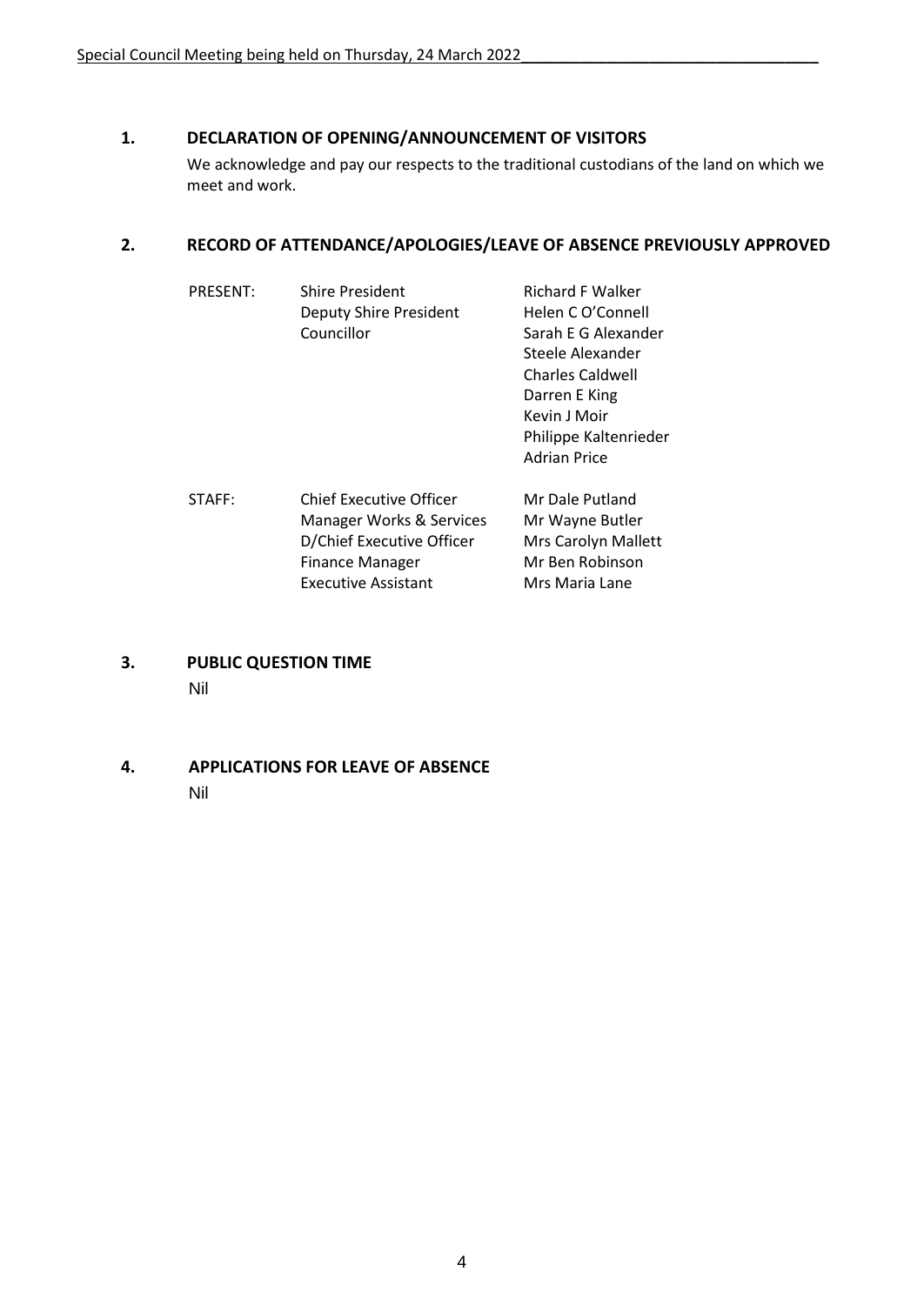# <span id="page-4-0"></span>**5. REPORT**

#### **5.1 Annual Compliance Audit Return 2021**

| Location:                       | Shire of Boyup Brook                                             |
|---------------------------------|------------------------------------------------------------------|
| <b>Applicant:</b>               | Shire of Boyup Brook                                             |
| File:                           | FM/9/004                                                         |
| Disclosure of Officer Interest: | Nil                                                              |
| Date:                           | 14 March 2022                                                    |
| Author:                         | Maria Lane - Executive Assistant                                 |
| <b>Authorizing Officer:</b>     | Dale Putland - Chief Executive Officer                           |
| <b>Attachments:</b>             | Yes: Shire of Boyup Brook Compliance Audit Return<br>2021 Report |
|                                 |                                                                  |

 *\_\_\_\_\_\_\_\_\_\_\_\_\_\_\_\_\_\_\_\_\_\_\_\_\_\_\_\_\_\_\_\_\_\_\_\_\_\_\_\_\_\_\_\_\_\_\_\_\_\_\_\_\_\_\_\_\_\_\_\_\_\_\_\_\_\_\_\_\_\_\_\_\_\_\_\_\_*

#### **SUMMARY**

The Department of Local Government, Sport and Cultural Industries (the Department) has distributed the 2021 Compliance Audit Return for completion by the Shire of Boyup Brook. The Compliance Audit Return is one of the tools that allow the Audit Committee and Council to monitor how the organization is functioning. The Compliance Audit Return is required to be presented to Council for adoption before its submission to the Department.

Each local government to carry out a compliance audit for the period 1 January to 31 December each year against the requirements included in the Compliance Audit Return (Return) set out by the Department of Local Government Sport and Cultural Industries (the Department).

#### **BACKGROUND**

The Return places emphasis on the need to bring to Council's attention cases of non-compliance or where full compliance was not achieved. The return also requires Council to endorse any remedial action taken or proposed to be taken in relation to instances of non-compliance. The year's Return has again been prepared by electronic means and will be submitted electronically to the Department.

The Compliance Audit Return for 2021 for the Shire of Boyup Brook will be presented for review at the Special Council of Council being held on 24 March 2022.

#### **COMMENT**

The Chief Executive Officer and the Executive Assistance have undertaken the review of the Compliance Audit Return and the findings are attached.

#### **CONSULTATION**

Administration Staff

#### **LEGISLATION AND POLICY CONSIDERATIONS**

- *Local Government Act 1995*
- *Local Government (Administration) Regulations 2007*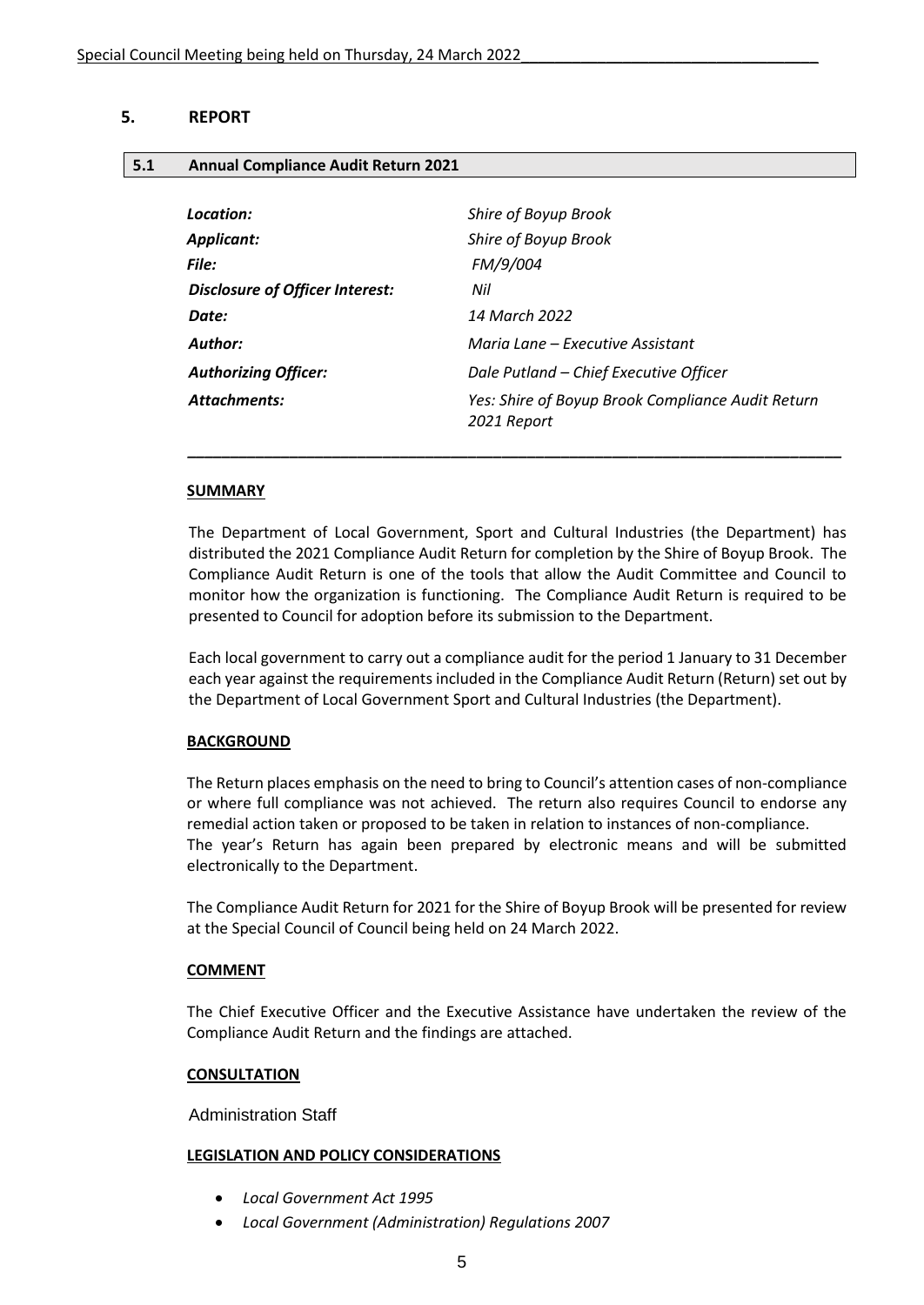- *Local Government (Audit) Regulations 1996*
- *14. Compliance audits for local governments*
- *(1) A local government is to carry out a compliance audit for the period 1 January to 31 December in each year.*
- *(2) After carrying out a compliance audit the local government is to prepare a compliance audit return in a form approved by the Minister.*
- *(3A)The local government's audit committee is to review the compliance audit return and is to report to the council the results of that review.*
- *(3) After the audit committee has reported to the council under sub regulation (3A), the compliance audit return is to be-*
	- *(a) presented to the council at a meeting of the council; and*
	- *(b) adopted by the council; and*
	- *(c) recorded in the minutes of the meeting at which it is adopted.*

*(Regulation 14 inserted in Gazette 23 Apr 1999 p. 1724-5; amended in Gazette 30 Dec 2011 p. 5580-1.)*

*15. Compliance audit return, certified copy of etc. to be given to Executive Director*

- *(1) After the compliance audit return has been presented to the council in* 
	- *accordance with regulation 14(3) a certified copy of the return together with –*
		- *(a) a copy of the relevant section of the minutes referred to in regulation 14 (3)(c); and*
		- *(b) any additional information explaining or qualifying the compliance audit, is to be submitted to the Executive Director by 31 March next following the period to which the return relates.*
- *(2) In this regulation*
	- *certified in relation to a compliance audit return means signed by-*
	- *(a) the mayor or president; and*
	- *(b) the CEO*

*(Regulation 15 inserted in Gazette 23 Apr 1999 p.1725.)*

# **POLICY IMPLICATIONS -** Nil

# **BUDGET/FINANCIAL IMPLICATIONS -** Nil

# **STRATEGIC IMPLICATIONS**

Shire of Boyup Brook Strategic Community Plan 2021-2031

Demonstrate effective leadership, advocacy and governance

- 1.1 Strengthen leadership, advocacy and governance capabilities.
- 1.2 Provide transparent decision making that meets our legal and regulatory obligations, reflects the level of associated risk, and is adequately explained to the community.
- 1.3 Improve our business and asset management systems and processes to meet our audit compliance and the needs of the community.

Improve financial sustainability

2.1 Improve short and long term financial management planning.